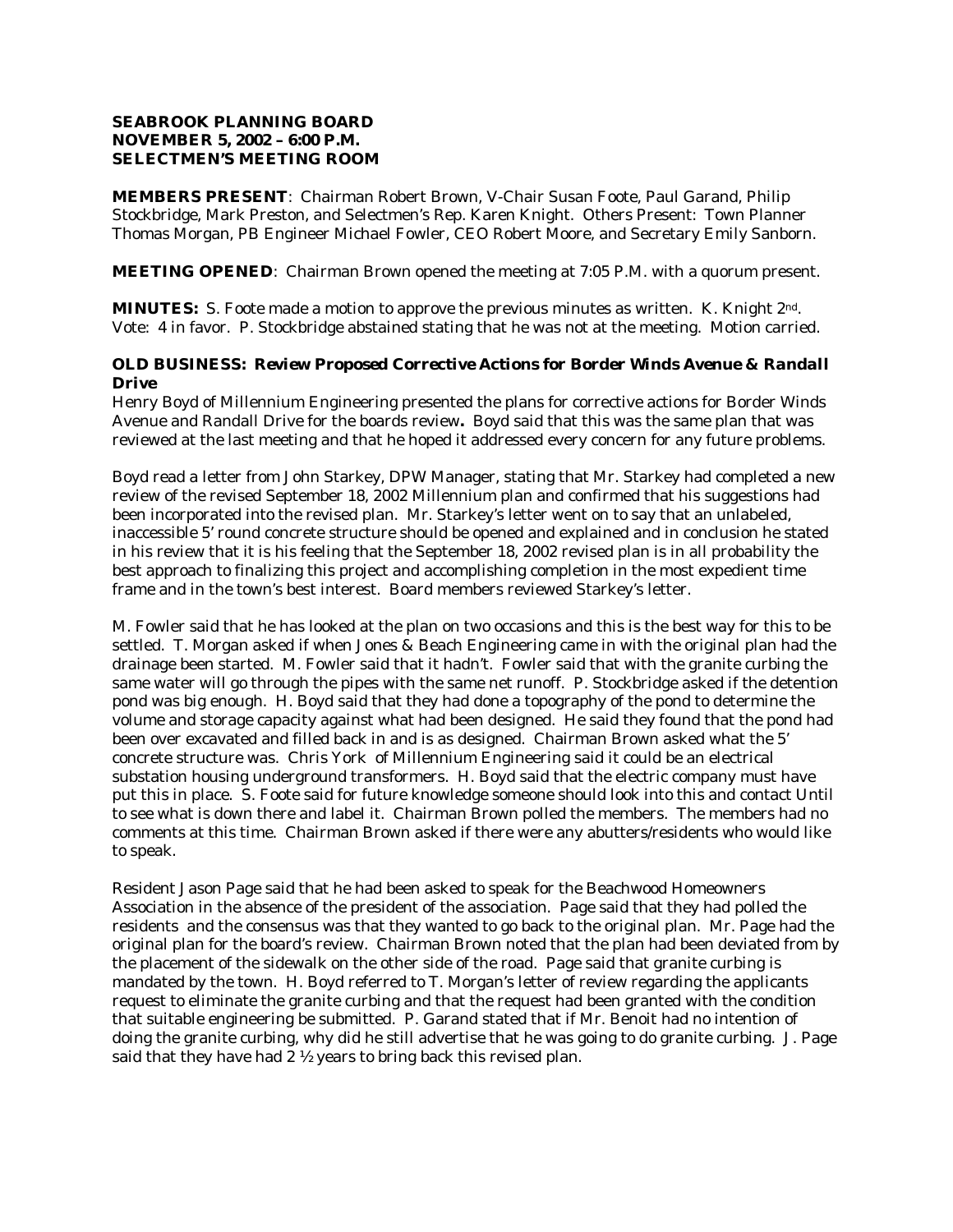M. Preston asked PB Engineer M. Fowler if the granite curbing would work. M. Fowler said that it would but there would be problems with some individual lots getting the bulk of the runoff because the developer had built the lots too low. Preston asked if Jones & Beach had said that it would work. M. Fowler said yes but that there would be some one crying about the situation no matter what was used. Mr. & Mrs Evans of 44 Border Winds Avenue asked what effect granite curbing would have on them. M. Fowler told them that they would get a concentration of sheet runoff. The Evans' said that they were getting the benefit of lack of drainage but granite curbing for aesthetics should not be discounted because this was the way it was presented. H. Boyd said from a technical stand point J. Pages and other homes are 6" to 8" higher than the road and to do the curbing would require cutting into the R.O.W. and individual homeowners or developers will be responsible for the cost of their lot reconstruction. P. Stockbridge asked if the granite curbing could go lower? M. Fowler said it could be 4". T. Morgan explained to the board that to accept this revised plan would require a formal hearing.

Paul Garand made a motion to go with the original plan with the granite curbing. P. Stockbridge 2nd. Vote: unanimous.

#### **PUBLIC HEARINGS**:

### **CASE #02-27 – PROPOSAL BY OLIVER CARTER, JR. AND HANNA INTERNATIONAL FOOD, INC. TO CONSTRUCT AN ACCESS DRIVE FROM 93 RAILROAD AVENUE NORTHERLY TO HANNA'S PROPERTY, TAX MAP 8, LOTS 61 & 68:**

H. Boyd of Millennium Engineering presented the revised plans for an industrial driveway through the property of Oliver Carter to Hanna International at 1 Depot Lane. Boyd said that they had met with Jodi Hale to go over her concerns by widening the driveway towards the Carter home while holding the existing edge of pavement. Boyd said that Mr. Hanna had authorized him to design and build a wall along the Hale's house H. Boyd went over and addressed the concerns of the neighbors and said that it was his understanding that the consensus of the board at the previous meeting was to allow 12 tractor trailer trucks a day. P. Stockbridge said that Mr. Hanna said 12 a day not the board. P. Garand said that he had suggested at the previous meeting that the driveway was suppose to be in the center of the lot because the house had to be moved. H. Boyd asked how close do you want it to be to the existing house. R. Moore explained that this was residential and that this driveway would be for industrial use and that the driveway was an accessory use and that the house would have to be removed before the driveway was done. P. Garand asked about angling the driveway so that traffic would go back onto Route 1. H. Boyd said that the proper design would be a square.

The board discussed how high the wall would be, if there would be anything on top of the wall, addition of shrubs and the driveway lighting. T. Morgan said that the plan showed how high the lights would be but not if they would be shielded as required. C. York submitted a lighting plan. S. Foote and H. Boyd discussed the vegetation. S. Foote recommended arborvitaes, and/or evergreens on both sides of the property not to obstruct the view of the road at the front of the property. S. Foote said that nothing could stop the noise of the trucks. In reply to the list of stipulations of the Borges, H. Boyd said that there are no changes to the old plan by Hanna and that they are here tonight to address the driveway. Boyd said that they were asking for a 22' driveway. T. Morgan in his letter of review said that this would need a waiver as the driveway width requirement is 20'. M. Fowler recommended a bond amount be set at \$59,500. Chairman Brown rounded it off to \$60,000. T. Morgan said that if the board approves the plan with the vegetation and fences that a stipulation be noted that it be maintained by the applicant.

Abutter Bill Hale of 89 Railroad Avenue said that he foresees a serious problem and that the driveway should be moved to the center of the property as the driveway would be too close to his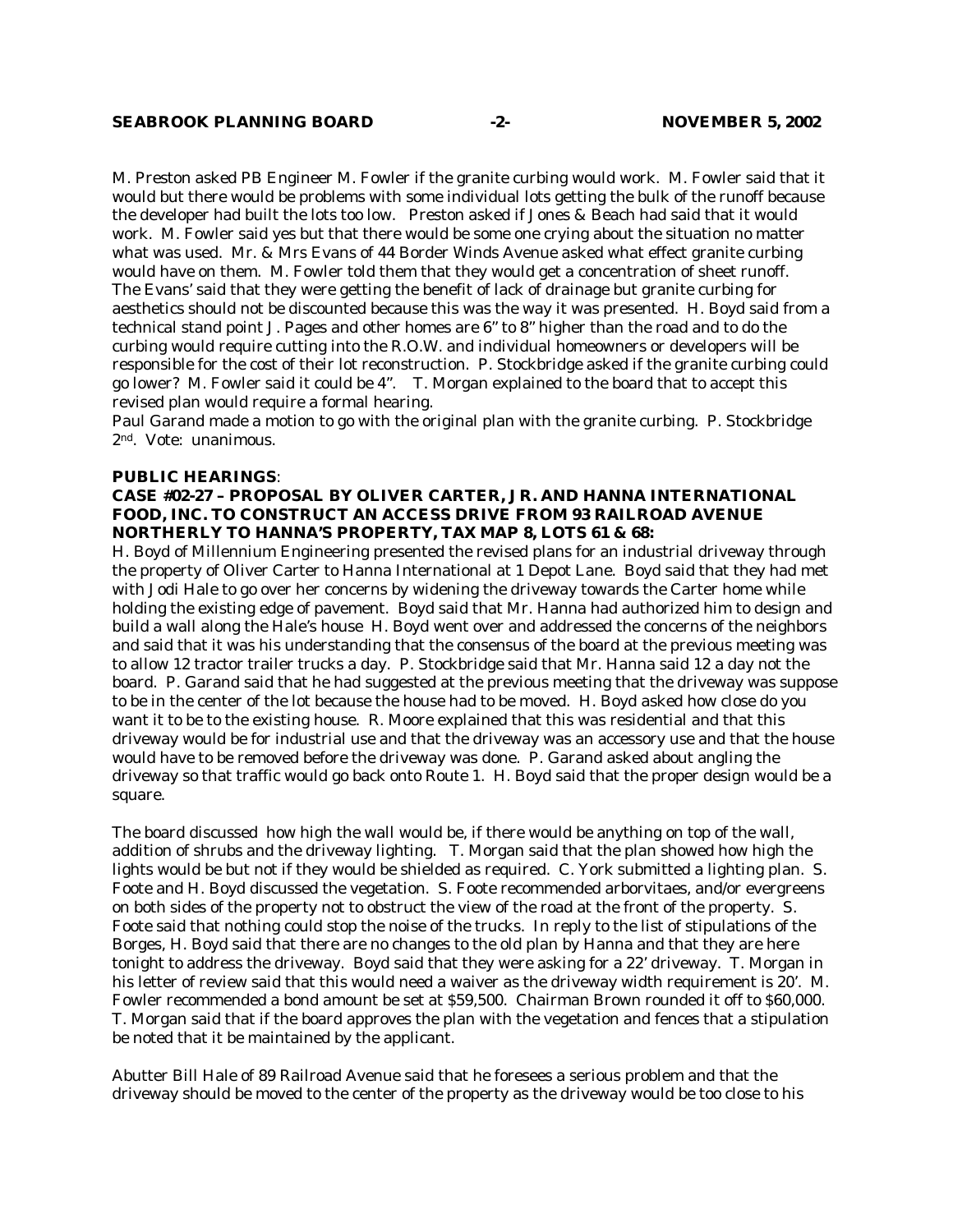### **SEABROOK PLANNING BOARD -3- NOVEMBER 5, 2002**

children's bedrooms for the noise from the truck traffic. H. Boyd said that they could not build the driveway until the lot line was eliminated then it could be moved over to the center. Abutter Richard Davis of 94 Railroad Avenue said that if the driveway is center the trucks will be coming straight toward his driveway or off the road in the other direction. Chris Basti of 87 Railroad Avenue who abuts Mr. Carter's property at the rear said that this plan says 12 tractor trailer trucks

a day. He said that he remembers that it was also mentioned that there would be 24 delivery trucks also and asked that it be put in the minutes so that the exact number would be recorded.

S. Foote restated what she had said at the previous meeting was 12 tractor trailer trucks a day and 24 other smaller delivery vehicles excluding employees. Davis and Debra Mckinney both asked what this would do to property values. Mckinney asked the board members to stand on Carter's property and view what goes in and out from the present driveway. She said that they take up the whole road now to make the swing. Hale asked about the bus shelter. H. Boyd said that there would be no problem with site visibility as you could see 700' in both directions.

Attorney Peter Loughlin representing abutters Kevin and Lynn Borges told the board that the problem with this business is the mixed use. Loughlin said that this property was first approved as industrial in 1987 and that the planning board wisely limited the truck traffic to 3 trucks a day because of the proximity of the driveway easement to the Borges home. He said that since that time the Borges have been trying to make this work. Attorney Loughlin said that the planning board has been very careful to insist upon restrictions which are to lessen the impact of an industrial use with access through a residential zone. Attorney Loughlin said that the Borges family did not object to this application provided reasonable conditions ( which had been requested by letter) can be put on the approval. Loughlin asked if this driveway is going to make the situation any better over all. He said that the Borges do no object to it if it will take care of the traffic and noise on the roadway next to their property. He asked that some sound barriers like they have on the highway be put up and a noise study be done and tested before this application goes through. Attorney Loughlin said that he sees no sense in making a new driveway if the old one is not going to be eliminated.

H. Boyd stated that there was no way that Mr. Hanna would close this access because it has caused him too much pain. T. Morgan asked what benefit is there to keeping this access open. One of the abutters asked how do we know what impact these additional tractor trailer trucks will have on this neighborhood and will Mr. Hanna keep asking for more. He asked if it was still considered a residential use. H. Boyd went over the design of the driveway being 22' and was told that this would need a waiver because driveways are only allowed to be 20'. Chairman Brown stated that no trucks are to be running or equipment on the trucks running before or after the hours of operation.

Attorney Loughlin asked that the plan be designed to mitigate any noise and that a real noise scientist should be hired to reduce the problem created by truck traffic. He said that the number of trucks whether it be 5 trucks is still a problem and concern for neighbors. T. Morgan, in reply to Attorney Loughlin's suggestion that a noise scientist be hired, said that this was a very important issue and that the board should weigh the cost with the problem.

P. Stockbridge made a motion to hire an acoustical specialist for this project. P. Garand 2nd. Vote: 3 in favor, P. Garand, P. Stockbridge and S. Foote. 2 opposed, K. Knight and M. Preston. Motion Carried.

T. Morgan asked for clarification as to what if Mr. Hanna does not go along with hiring a specialist. Morgan said that he would get a quote as to the cost.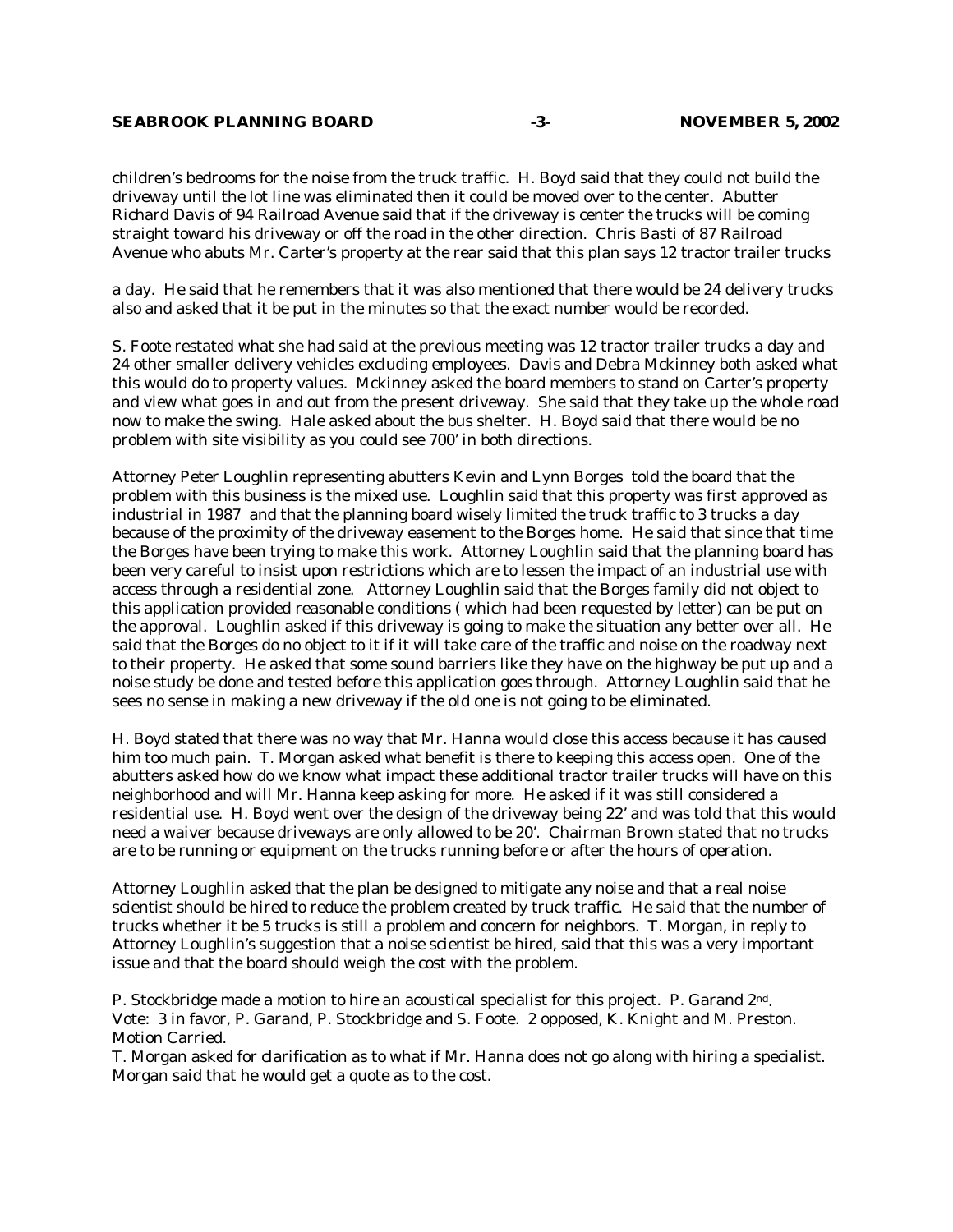#### **SEABROOK PLANNING BOARD** 4- NOVEMBER 5, 2002

S. Foote made a motion to continue this application to December 3, 2002 at 7:00 P.M. K. Knight 2nd Vote: unanimous

**CASE #02-32 – PROPOSAL BY DONALD FELCH FOR A CONDOMINIUM CONVERSION AT 68 FARM LANE, TAX MAP 13, LOT 58:** Chairman Brown recused himself from this case to represent his father-in-law Alvin Eaton who is an abutter to this property. Attorney Mary Ganz presented the plans for a condo-conversion at 68 Farm Lane for the Board's review and approval. Ganz said that the plans had been revised as recommended by T. Morgan's letter of review.

M. Fowler went over the sewer grades and D. Felch said that it was pretty flat land and they agreed that there was enough grade for sewer. S. Foote said for the record that there were no wetlands and any building would have to be outside of the 50' stream buffer. B. Brown on behalf of abutter A. Eaton told the board that his concern was the closeness of the driveway to his property. Brown said that he would like a fence or something to keep his property from being used. D. Felch explained that there was a row of bushes there and that they would have to be driven over to get to Eaton's property. The driveway width was discussed and D. Felch said that he would revise the driveway to the requirement of 20'.

P. Stockbridge made a motion to approve the condo conversion plan with the revision to the driveway and to be signed by Acting Chairman S. Foote when revised. M. Preston 2nd. Vote: unanimous. Chairman Brown resumed his position as chairman.

#### **CASE #02-39 \_ PROPOSAL BY TRINITY UNITED CHURCH FOR A 2-LOT SUBDIVISION AND THE CONSTRUCTION OF A FUNCTION HALL AT 29 MAIN STREET, TAX MAP 10, LOT 9:**

SUBDIVISION: 2-LOT: Henry Boyd of Millennium Engineering and Bruce Brown, representing Trinity United Church, presented the plans for a 2-lot subdivision and the construction of a function hall and minister's house at 29 Main Street for the board's review and approval. B. Brown introduced church member Robert Beal and Steve Wilson the builder of the project.

H. Boyd addressed the water easement and said that this plan conforms to the zoning ordinance. Boyd said and Bruce Brown confirmed that the building committee did not want to divide the property if it was not necessary. T. Morgan said that it would be better to divide the property. R. Moore said that if the church disbanded this would have two businesses on one lot. T. Morgan said that they would have no control over what the next board members would do about subdividing this lot.

P. Garand made a motion to approve the two-subdivision plan of 11/01/02 and have the Chairman sign the mylar and plan when ready. P. Stockbridge 2nd. Vote: unanimous

SITE PLAN: H. Boyd presented the site plan for minister's house and a function hall for the board's review and approval. H. Boyd said that the architectural elevation would be submitted with the floor plans. He said that they would leave some trees and B. Brown had conferred with the neighbor Bill Eaton about the fencing and trees. C. York went over the drainage and said that the drainage swale would allow the runoff to go to Secord's Pond. H. Boyd said that the R.O.W would be reshaped. Sidewalks were discussed.

M. Preston made a motion to waive the sidewalk requirement. K. Knight 2nd. Vote: 4 in favor, P. Stockbridge opposed. Motion carried.